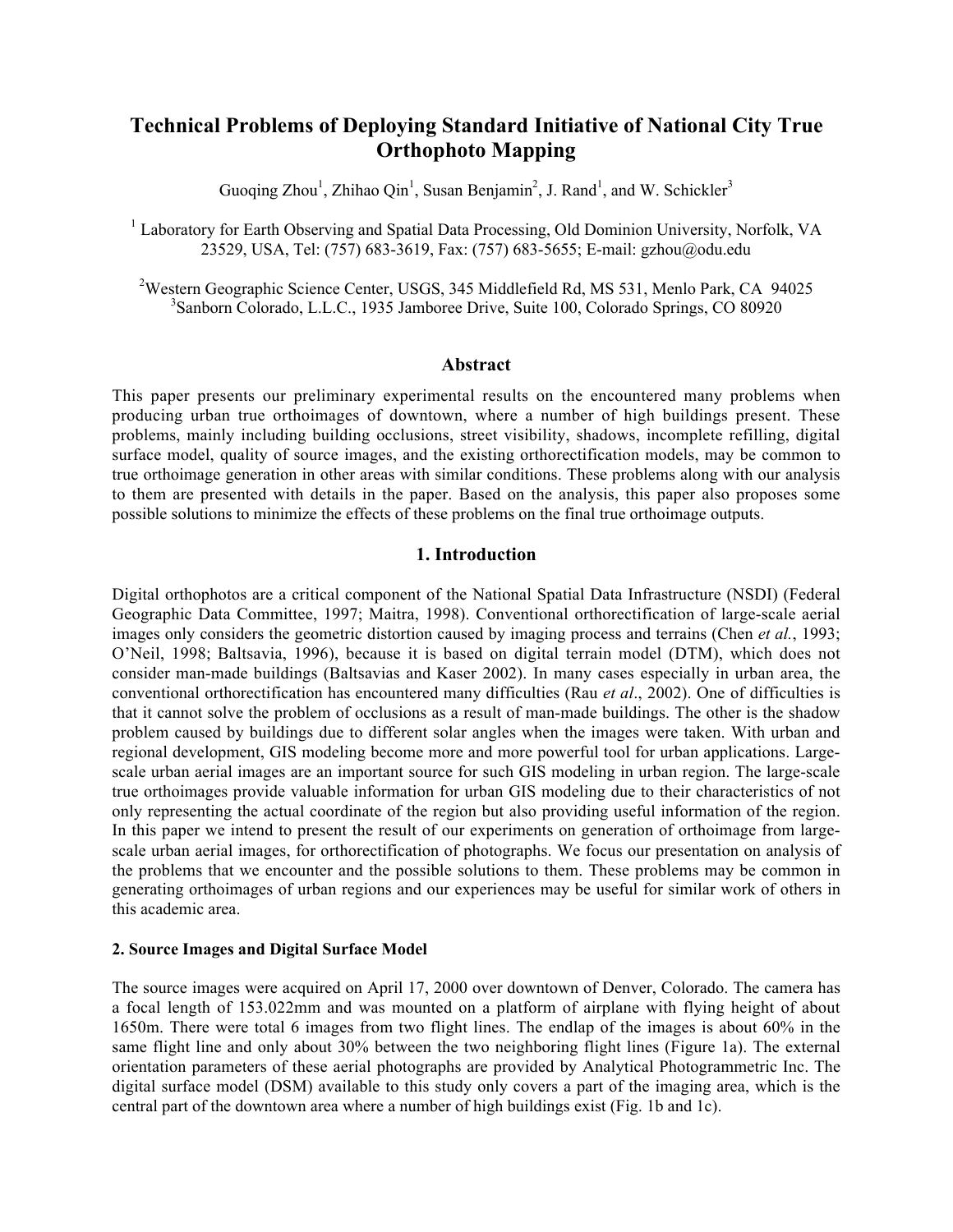

Fig. 1. (a) Relative position of available images, (b) the source image ( $dv119$ ), and (c) the DSM

## **3. PROBLEMS AND ANALYSIS**

**Occlusion and ghost image:** As seen in Fig. 2b, orthorectification using the traditionally differential model cannot produce a true orthoimage. Though the roofs of high buildings have been corrected to their right places, the occlusions caused by these buildings still remains in the output image. Fig 2b highlights such a building having obvious occlusion. As seen in Figure 2c, the building still leans into the street to occlude the objectives behind it. This unavoidably causes double roofs of the same building as seen in Fig. 2a and 2b: one of them represents the true ortho-viewing roof of the building, and the other is the original image of the building. This phenomenon has been dabbed as ghost image of the building (Rau *et al.,* 2002).

**Shadow of the buildings:** Building shadow due to angular solar illumination is also a problem in orthorectification of images. As seen in Fig. 3d, the shadow cannot be removed using the differential rectification, because this conventional method does not consider the effect of shadows.

**Street visibility:** In order to generate a true orthoimage with occlusions to be completely refilled, streets occluded by buildings have to be 100% visible. Here we provide a conceptual model (Fig 6) of geometric analysis for street visibility analysis. As shown in Fig. 3, the two neighboring images must overlap greatly enough to ensure the visible parts of the street on their images to reach a certain level, that is, sum of the visible parts of the street is at least equal or greater than the width of the street, i.e.,  $w_1 + w_2$  *W*, where *W* is the width of the street;  $w_1$  and  $w_2$  are respectively the visible parts of the street in image 1 and image 2 respectively. Thus, the visible parts are a function of many factors, including height of the buildings, the imaging altitude, the relative position of the street to the imaging center in the images.



 Fig. 2. (a) Source image, (b) the orthoimage generated by the differential rectification, (c) building occlusion and ghost image, (d) comparison of garden feature identification under building shadow and shadow removal by enhancement

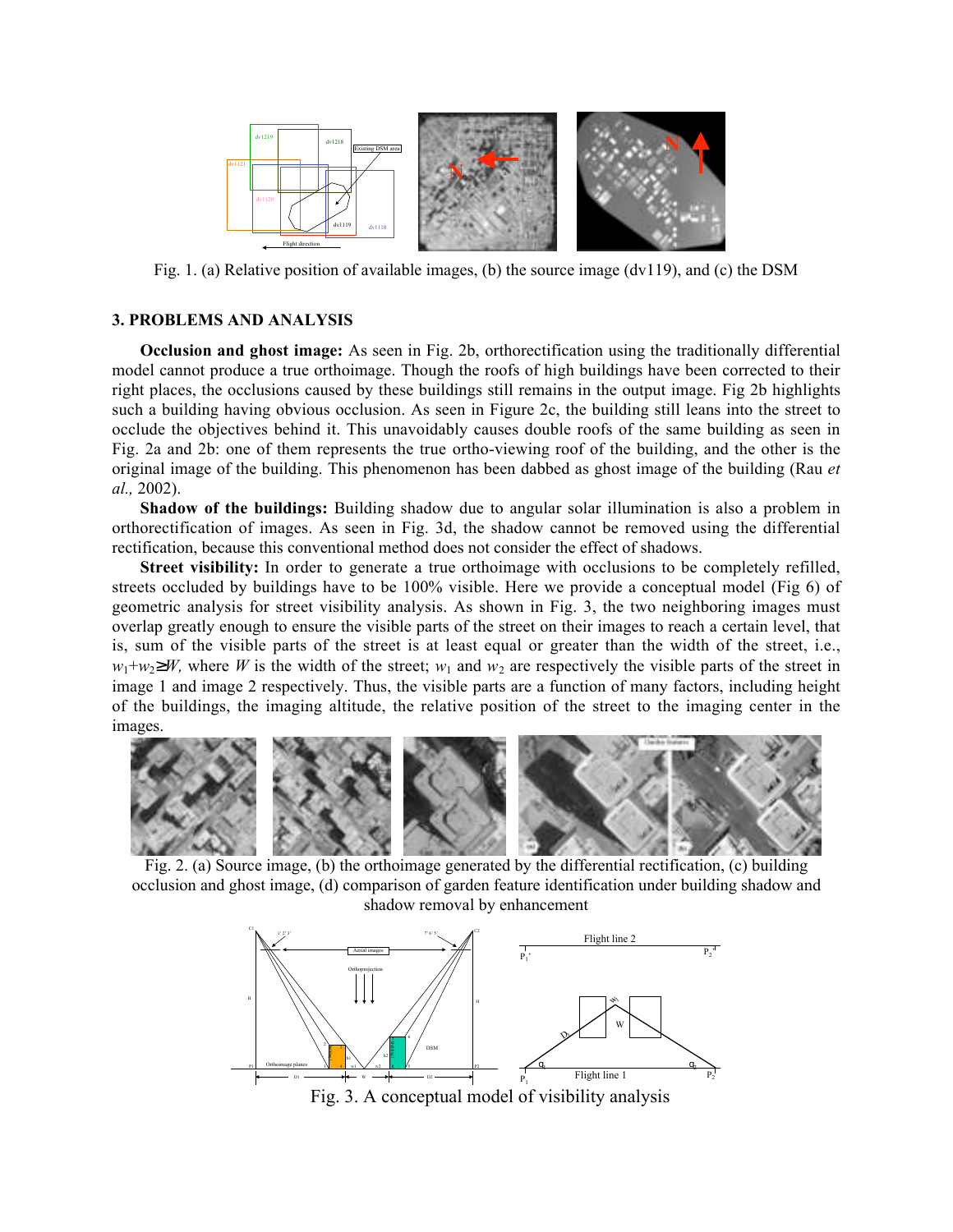**Occlusion re-filling:** Since building occlusion is unavoidable in large-scale urban images, it is natural to consider to identify the occlusion and to refill it from neighboring slave images. To this end, it is better to use the images acquired from the same flight mission for minimizing spectral difference of the refilled areas. However, refilling may not be complete due to visibility problem of the available images. Sometimes it is not possible to find enough slave images to completely refill the occlusions. This is especially true for high buildings locating at the edge part of source image, where skew viewing of imaging camera makes the occlusion too large. Fig. 4 illustrates one example of this fact



 Fig. 4. Building occlusion in the master image (a) and in the slave image (b), and (c) result by refilling, (d) image position, and un-orthorectified image (d)

**Representation of DSM**: Orthorectification is based on the available DSM. If a DSM does not exactly represented the urban building, it will largely effect the quality of orthorectification.

**Accuracy of rectification:** In order to re-fill the occlusion, we conduct the orthorectification to several neighboring images acquired from the same photogrammetric mission. Fig. 5 compares the details of the orthorectified images from two neighboring images. In both case, the building roof has not been accurately orthorectified to their position, but the accuracy in Fig. 5a is higher than that in Fig. 5b. This fact demonstrated that the same DSM produces might produce different accuracy of orthorectification in different image.

**Radiometric difference:** Generation of true orthoimages usually requires removal of building occlusions either by refilling or mosaicking from neighboring slave images. When the tone of the slave images is different from that of the master image, this usually produces an obvious radiometric contrast on both sides of the seam line.

We also found out other problems, such as over-transfer and loss of information (see Fig 5), i.e., after orthorectification, some over-transfers of non-roof features are seen in the output image. The overtransfer parts have the same shape as the corresponding building roof. Since the building size is fixed in the DSM, the over-transfer of roof has consequently caused another problem: information loss of roof on the other side.



Fig. 5.The accuracy comparison of orthorectification



Fig. 6. Radiometric contrast on both sides of the seam line